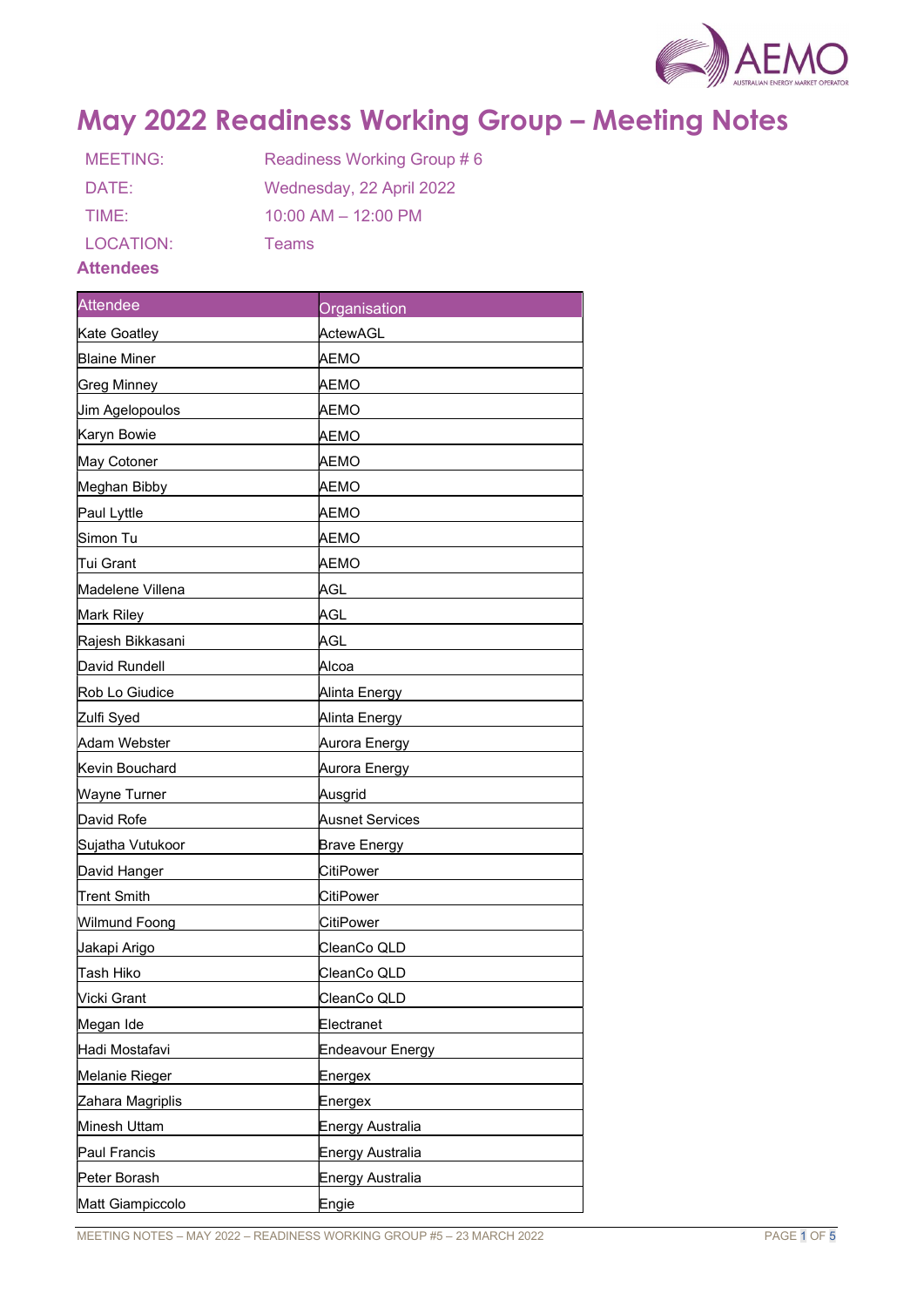

| <b>Attendee</b>          | Organisation              |
|--------------------------|---------------------------|
| Lana Simpson             | Ergon Network             |
| Michelle Mannion         | Ergon Network             |
| Alison Davidson          | Essential Energy          |
| <b>Fiona Ninness</b>     | <b>Essential Energy</b>   |
| Graeme Ferguson          | <b>Essential Energy</b>   |
| Manish Tomar             | <b>Essential Energy</b>   |
| Ravi Thota               | <b>Essential Energy</b>   |
| <b>Rozalind Bourke</b>   | Essential Energy          |
| Tim Lloyd                | <b>Essential Energy</b>   |
| <b>Jeff Roberts</b>      | Evoenergy                 |
| Sagar Shah               | Hansen Technologies       |
| <b>Anthony Croce</b>     | Infigen Energy            |
| <b>Rob McNeur</b>        | Intellihub                |
| Warren Van Wyk           | Intellihub                |
| David Le Page            | Jemena                    |
| David Murphy             | Jemena                    |
| Joseph Lyttleton         | Jemena                    |
| Mac Leung                | Jemena                    |
| Matthew Mullen           | Jemena                    |
| Michelle Kelman          | Mondo                     |
| <b>Richard Metherell</b> | Mondo                     |
| <b>Andrew Mair</b>       | Next Business Energy      |
| Fergus Stuart            | Origin Energy             |
| Helen Vassos             | Plus ES                   |
| Linda Brackenbury        | Plus ES                   |
| Dean Knight              | Powerlink                 |
| Mark Reid                | Red Energy                |
| Nick Gustafsson          | Red Energy                |
| David Woods              | <b>SA Power Networks</b>  |
| Angela Sheehy            | Stanwell                  |
| Sudeshna Nanda           | Stanwell                  |
| Sue Richardson           | <b>Tally Group</b>        |
| Simeon Dravitzki         | Tango Energy              |
| <b>Syed Tousif Ahmed</b> | Tango Energy              |
| Adrian Honey             | <b>TasNetworks</b>        |
| Paul Willacy             | TasNetworks               |
| Benjamin Duggan          | ∏ВС                       |
| Louise Webb              | ∏elstra                   |
| Chenna Krishna           | Utility Software Services |
| Paul Greenwood           | Vector Metering           |
| Mark Leschke             | Yurika                    |
| <b>Steve Smith</b>       | Yurika                    |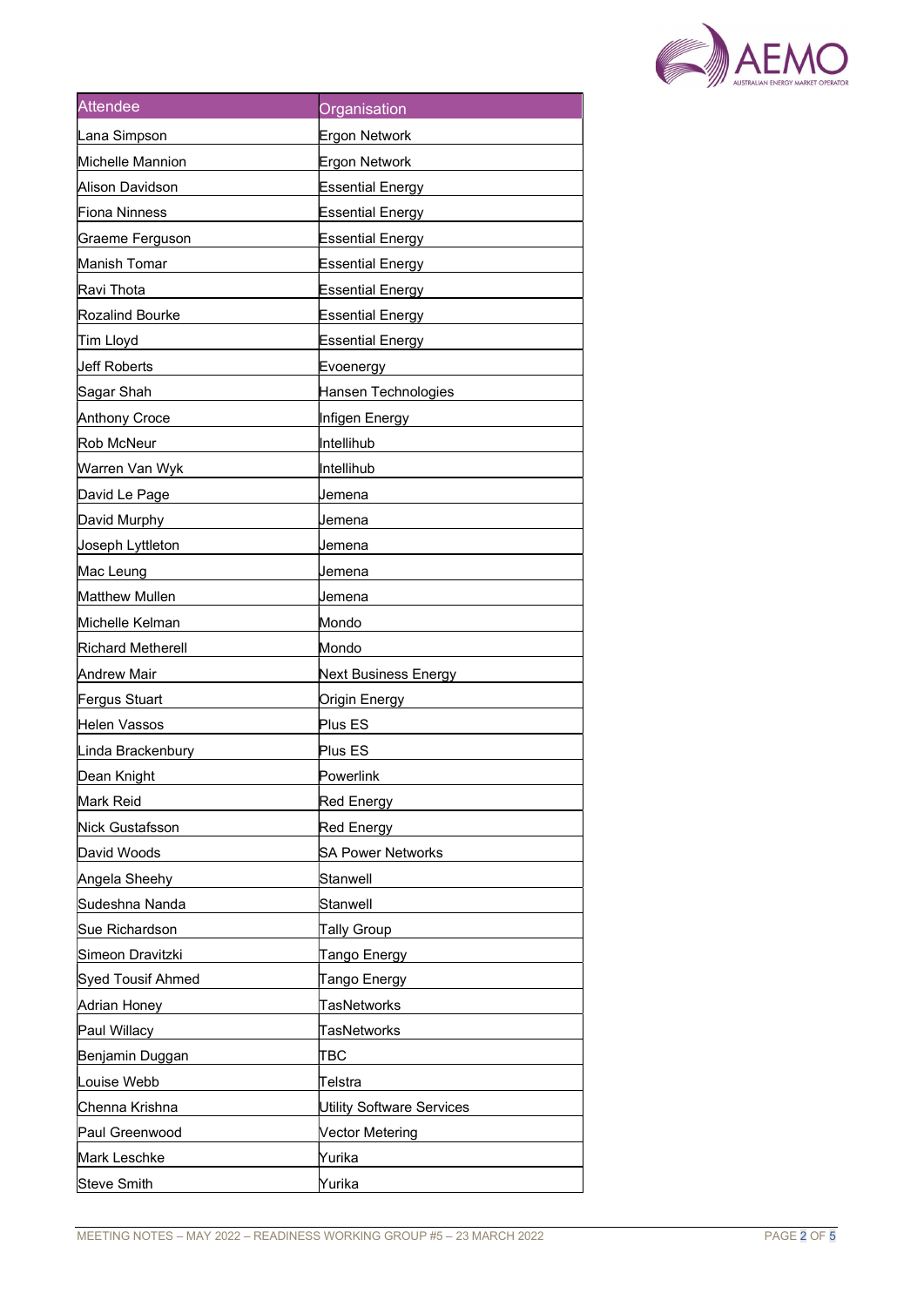

## 1. Welcome and Agenda – G. Minney (slides 1-4)

AEMO noted that participants should be aware of AEMO's Competition Law Protocol when commenting within the meeting, and that the meeting was being recorded for the purposes of preparing meeting notes. The agenda was outlined as set out on slide 4. No questions raised.

#### 2. Actions - G. Minney (slides 5-6)

The actions from the previous meeting were reviewed as set out on slide 6.

Action 4.9.2 Tranche 2 metering rollout plans. A consolidated version has been sent out. If a new plan was not received the last available plan was included.

Updates will be requested with a new consolidated version to be circulated end of April.

Action 5.6.1 NMI Submissions. Feedback has been circulated and is also added in the RWG pack.

Action 5.8.1 Industry Risks and Issues. BUT tool scope delivery has been added to the register, with a new post-May register to be created.

## 3. May Program Update – G. Minney (slides 7-11)

AEMO provided an update of the program delivery for May 2022 as set out on slides 7-11.

#### 4. MSDR & MCPI update– B. Miner (slides 12-14)

AEMO provided an overview of the recently held MSDR FG #4 meeting on 7<sup>th</sup> April, as set out on slides 13 & 14.

AEMO confirmed mapping would be provided from old to new going from value A to value B, and participants will be well informed of this.

Regarding the availability of the BUT tool to industry. GM advised the plan is to have the external milestones including BUT availability in place for next month and will be distributed during the Implementation Forum (which is a continuation of the RWG).

## 5. Industry Test Market Trial update – T. Grant (slides 15-21)

Tui Grant gave an update of the Market Trials which have now been completed.

In response to a query from Origin regarding putting more QA into the reconciliation reports; GM confirmed the reports will be rerun and used in production, with any questions regarding individual NMIs to be addressed in the GSMSDR mailbox.

## 6. May Release (GS and MCPI) Industry Go-Live– G. Minney and P. Lyttle (slides 22-28)

AEMO provided a timeline, approaches and next steps for the May Release Industry Go-live, as set out on slides 16-22.

Progress updates will be sent to the RWG distribution list. Participants to send any amendments to the GSMSDR mailbox.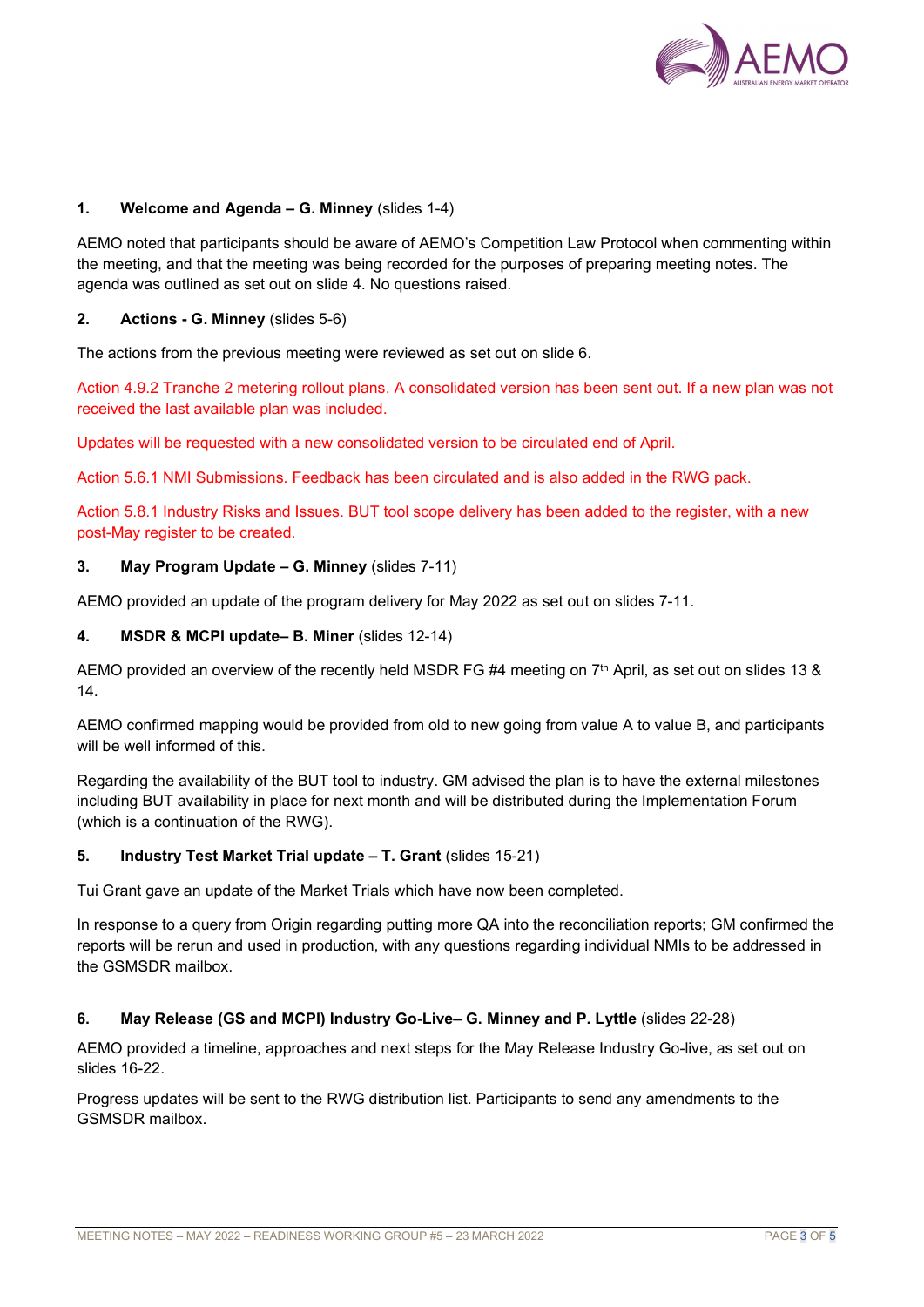

## 7. GS Go-Live approach (slides 29-30)

## 8. UFE Focus Group Update – G. Minney (slides 31-33)

AEMO gave an update on the UFE FG #6, held 13<sup>th</sup> April, as set out on slide 32, and discussed the status of Global Settlement data updates as set out on slide 33.

The next meeting is scheduled for 18<sup>th</sup> May which will include Q&A on invoices, and the notes from the previous meeting were circulated 26<sup>th</sup> April 2022.

Action: 6.8.1:PL to provide an update regarding cross boundaries during the week of  $25<sup>th</sup>$  April.

#### 9. 2022 Engagement Approach (slides 34-36)

An Executive Forum is scheduled for the 10<sup>th</sup> May. This is to look at the 2022 regulatory implementation road map items.

An Implementation Forum will be regularly scheduled to replace the current RWG meetings.

Focus groups will be scheduled as required to address topics such as MSDR Data Transition, Industry Testing approach.

#### 10. Industry Risks and Issues – G. Minney (slides 37-43)

AEMO provided information on the assessment outcome of the risks raised for review in RWG #5, and an update on previously raised risks and issues, as set out in slides 39-42

AEMO indicated continuing Industry Risks would be consolidated under the 2022 Implementation forum, with Risks related to the GS/ MCPI implementation closed out

#### 11. Forward Plan and other business – G. Minney (slides 44-49)

AEMO provided an update on the forward plan for Readiness Working Group sessions, with the next meeting to be held 13<sup>th</sup> May.

The Executive Forum is scheduled for 10<sup>th</sup> May and invites will be sent shortly, once participants have confirmed attendance. Agenda Topics are:

- 5MS Lessons Learned (PWC review)
- 2022 Implementation and governance approach
- GS Go-Live and operational implementation
- Relationship to NEM2025 forums

## Questions – G. Minney (slide 50)

#### When will the PwC lessons learned be available?

Will be provided once we receive confirmation from PwC and will look to provide with Exec forum pack

## Will the program continue with the projects previously identified during 5ms - i.e. including gas and external impacts - like CDR?

The regulatory road map process would continue to provide a helicopter view of upcoming implementations w, which will guide the incorporation into the Implementation Forum

## Meeting Close G. Minney @ 11.32am